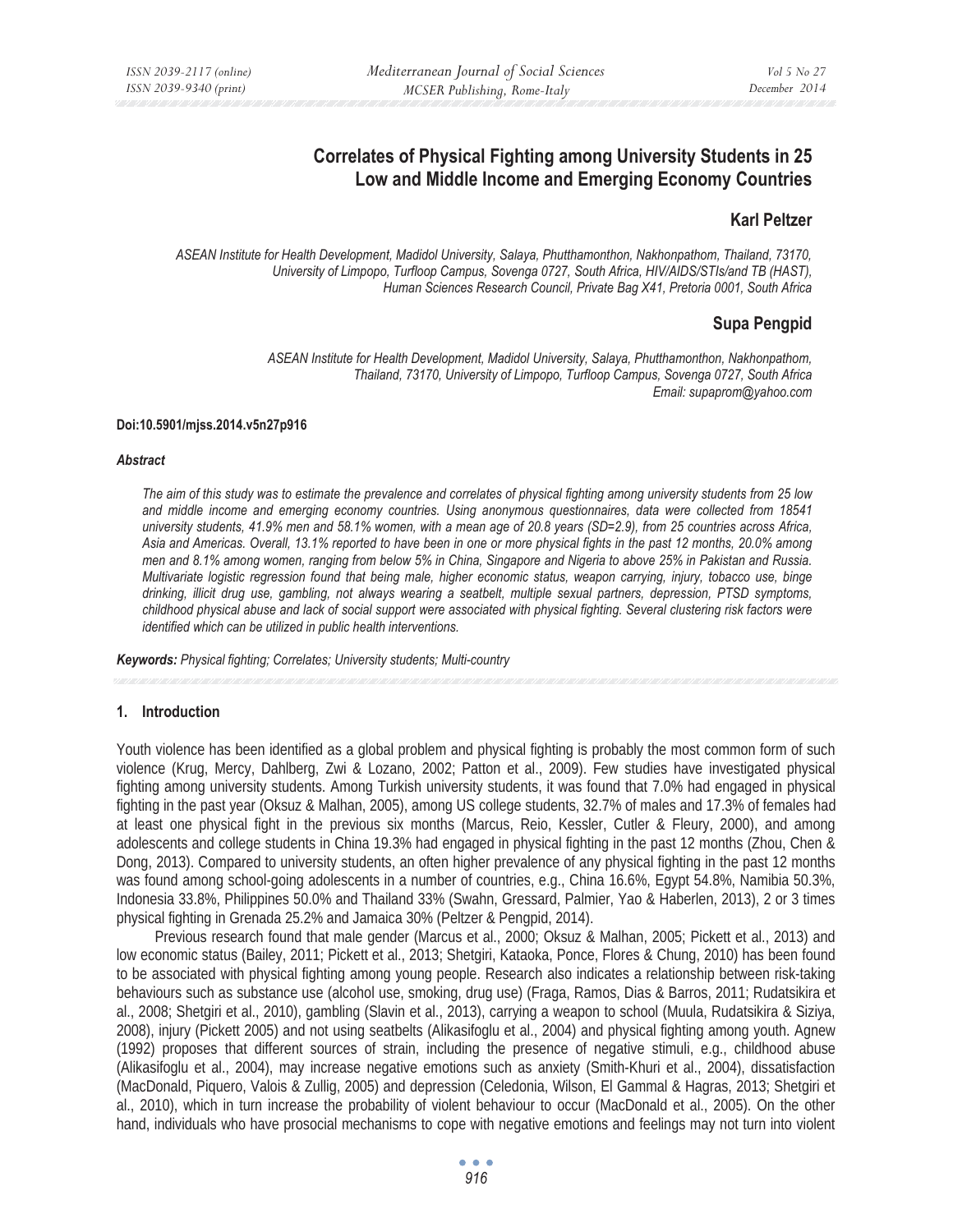behaviour (Agnew, 1992). In line with this finding, various studies (Celedonia et al., 2013; Shetgiri et al., 2010; Springer, Parcel, Baumler & Ross, 2006) found that lack of social support was associated with physical fighting.

The aim of this study was to estimate the prevalence and correlates of physical fighting among university students from 25 low and middle income and emerging economy countries.

## **2. Methods**

### *2.1 Participants and procedures*

This cross-sectional study was carried out with a network of collaborators in participating countries (see Acknowledgments). The anonymous, self-administered questionnaire used for data collection was developed in English, then translated and back-translated into languages (Arabic, Bahasa, French, Lao, Russian, Spanish, Thai, Turkish) of the participating countries. The study was initiated through personal academic contacts of the principal investigators. These collaborators arranged for data to be collected from intended 400 male and 400 female undergraduate university students aged 16-30 years by trained research assistants in 2013 in one or two universities in their respective countries. The universities involved were located in the capital cities or other major cities in the participating countries. Research assistants working in the participating universities asked classes of undergraduate students to complete the questionnaire at the end of a teaching class. Classes were recruited according to timetable scheduling using stratified random sampling. The students who completed the survey varied in the number of years for which they had attended the university. A variety of majors were involved, including education, humanities and arts, social sciences, business and law, science, engineering, manufacturing and construction, agriculture, health and welfare and services. Informed consent was obtained from participating students, and the study was conducted in 2013. Participation rates were in most countries over 90%. Ethics approvals were obtained from institutional review boards from all participating institutions.

### *2.2 Measures*

## *2.2.1 Physical fight*

For the main outcome, study participants were asked, "During the past 12 months, how many times were you in a physical fight?" Response options ranged from "0 times", "1 time", "2 or 3 times", "4 or 5 times", "6 or 7 times", "8 or 9 times", "10 or 11 times" or "12 or more times". (CDC, 2013). For the purpose of our analyses, participants were classified as having participated in a physical fight if they reported being in one or more fights (CDC, 2013).

## *2.3 Socio-demographic*

*Socio-demographic* questions included age, gender, and socioeconomic background were assessed by rating their family background as wealthy (within the highest 25% in "country", in terms of wealth), quite well off (within the 50% to 75% range for their country), not very well off (within the 25% to 50% range from "country"), or quite poor (within the lowest 25% in their country, in terms of wealth) (Wardle & Steptoe, 1991). We subsequently divided the students into poorer (not very well off and quite poor) and wealthier (wealthy, quite well off) categories.

## *2.4 Risk behaviour*

*Weapon carrying* was assessed with the question, "During the past 30 days, on how many days did you carry a weapon such as a gun, knife, or club? Do not count carrying a weapon as part of your job." Response options ranged from 1=0 days to 5=6 or more days.

*Injury.* Participants were asked, "During the past 12 months, how many times were you seriously injured?" (serious injury was defined as "when it makes you miss at least one full day of usual activities (such as university, sports, or a job) or requires treatment by a doctor or nurse). Eight options were provided, ranging from 1=0 times to 8=12 or more times. A response of "0" was described as not having sustained a serious injury, while a response of one or more times was classified as having experienced a serious injury (CDC, 2013).

*Tobacco use* was assessed with the question: Do you currently use one or more of the following tobacco products (cigarettes, snuff, chewing tobacco, cigars, etc.)? Response options were "yes" or "no" (WHO, 1998).

*Binge drinking* was assessed with one item, "How often do you have (for men) five or more and (for women) four or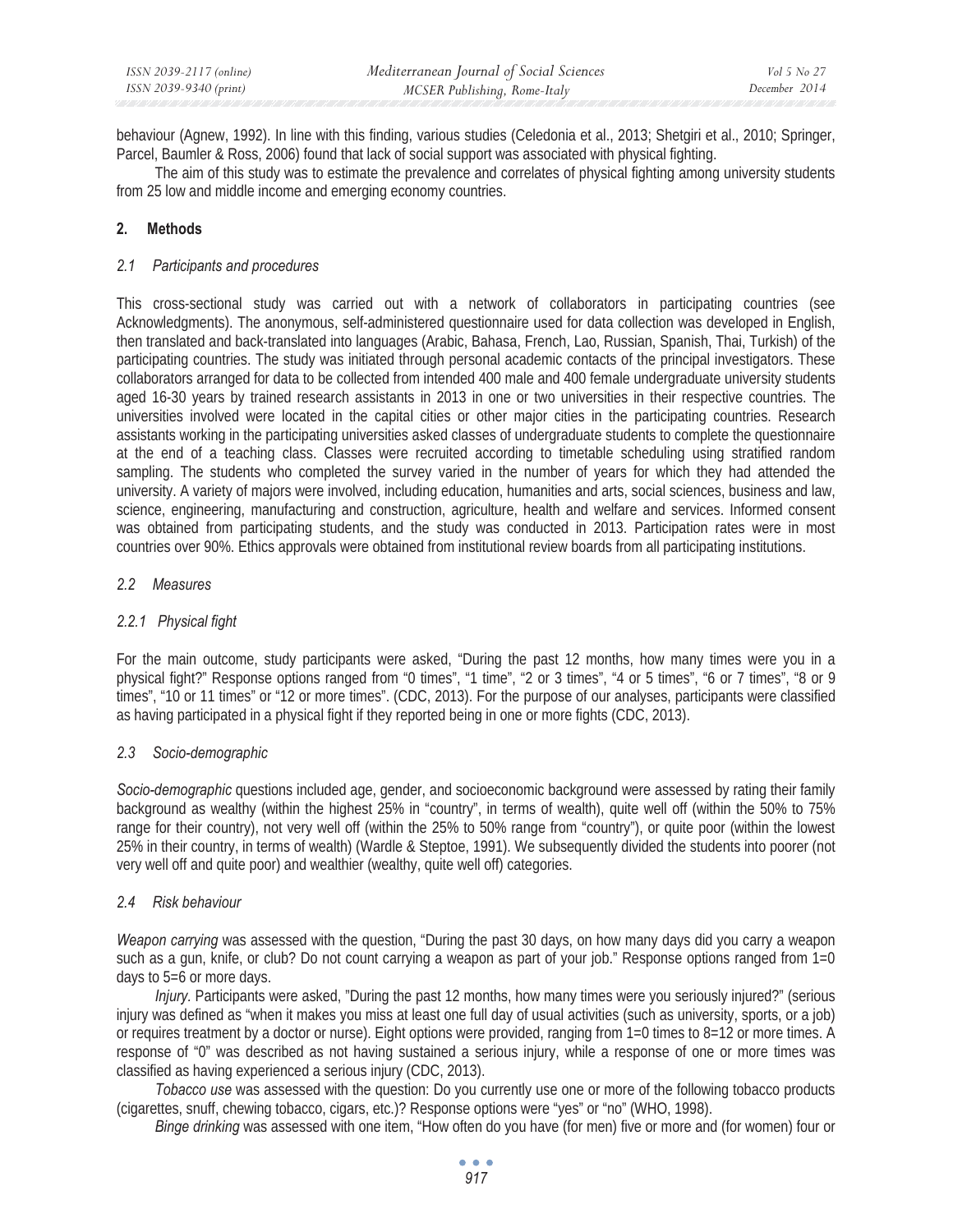more drinks on one occasion?" Response options ranged from 1=never to 5=daily or almost daily (Babor, Higgins-Biddle, Saunders & Monteiro, 2001).

*Illicit drug use* was assessed with the question, "How often have you taken drugs in the past 12 months; other than prescribed by the health care provider."

The *South Oaks Gambling Screen* (SOGS), a standardized measure of pathological gambling and gambling behaviours in their lifetime (Lesieur & Blume, 1987) was used to assess 9 different gambling behaviours, e.g. "Played cards for money." Response options ranged from 1=not at all to 3=Once a week or more. Cronbach alpha for this 9 item scale was 0.91 in this sample.

*Seat belt use* was assessed with the question, "When driving or riding in the front seat of a car do you wear a seat belt?" Response options were, All the time, Some of the time, Never, I don't ride in cars (Wardle & Steptoe, 1991).

*Sexual risk behaviour* was assessed with the number of sexual partners they have had in the past 12 months.

#### *2.5 Negative emotions and stimuli*

*Life satisfaction,* "All things considered, how satisfied are you with your life as a whole?"(Rated from 1=very satisfied to 5=very dissatisfied (Wardle & Steptoe, 1991).

*Centers for Epidemiologic Studies Depression Scale (CES-D).* We assessed depressive symptoms using the 10 item version of the CES-D (Andresen et al., 1994). Scoring is classified from 0-9 as having a mild level of depressive symptoms, 10 to 14 as moderate depressive symptoms, and  $\geq 15$  representing severe depressive symptoms (Kilbourne et al., 2002). The Cronbach  $\alpha$  reliability coefficient of this 10-item scale was 0.78 in this study.

*Post traumatic stress disorder (PTSD).* Breslau's 7-item screener was used to identify PTSD symptoms in the past month (Kimerling et al., 2006). Items asked whether the respondent had experienced difficulties related to a traumatic experience (e.g., "Did you begin to feel more isolated and distant from other people?"). The Cronbach alpha reliability coefficient of this 7-item scale was 0.75 in this study.

*History of child physical and sexual abuse* was assessed with two questions.

### *2.6 Protective factors*

*Social support***.** Three items were drawn from the Social Support Questionnaire to assess perceived social support (Brock, Sarason, Sarason & Pierce, 1996). The items were selected to reflect perceived tangible and emotional support, e.g.,"If I were sick and needed someone to take me to a doctor I would have trouble finding someone." These items were responded to on 4-point scales, 1 = completely true, to 4 = completely false, and summed to a score with a range of 3-12. Cronbach's alpha for this sample was 0.85.

## **3. Data Analysis**

Data analysis was performed using STATA software version 11.0 (Stata Corporation, College Station, Texas, USA). Descriptive statistics were used for reporting the proportion of physical fighting and Pearson Chi-square for gender differences in proportion of physical fighting. Logistic regression was used to assess the association between sociodemographic variables, risk behaviour, negative emotion and stimuli, protective factors and physical fighting. Variance inflation factor (VIF) and tolerance values for each model indicate multicollinearity was not a concern in any of the multivariate analyses. Since the study used a clustered design, country was included as a clustering variable in the regression models.

## **4. Results**

## *4.1 Sample characteristics*

The sample included 18541 university students, 41.9% men and 58.1% women, with a mean age of 20.8 years (SD=2.9), from 25 countries across Africa, Asia and Americas. Overall, 13.1% reported to have been in one or more physical fights in the past 12 months; 20.0% among men and 8.1% among women. The overall prevalence of physical fighting among university students differed by country, ranging from below 5% in China, Singapore and Nigeria to above 25% in Pakistan and Russia. Although the preponderance of physical fighting among men was true for students from 21 study countries, there were no significant gender differences in the prevalence of physical fighting in 4 countries (see Table 1).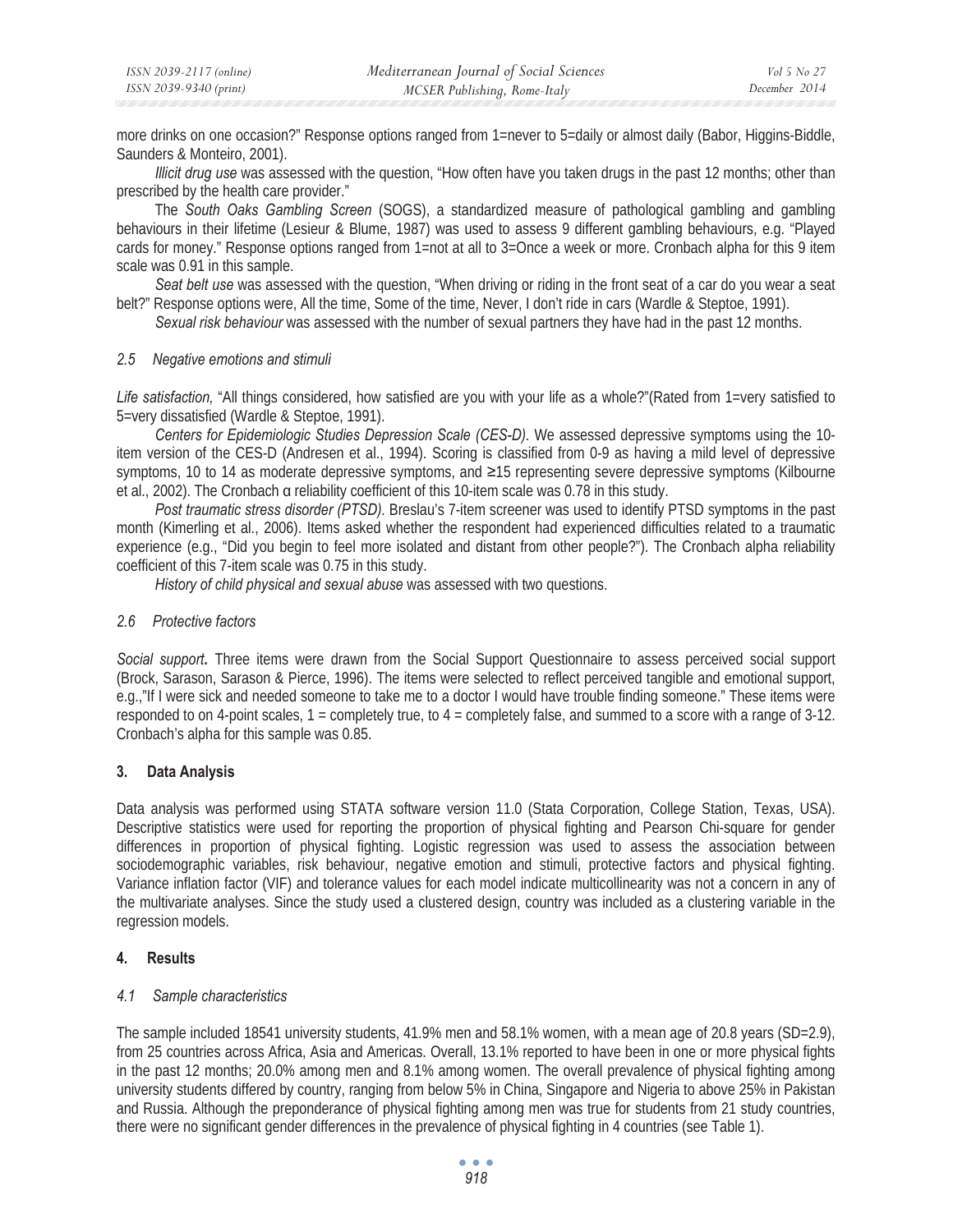| Country                                 | N     | $% (95\% CI)$     | Male | Female           | $x^2$     |
|-----------------------------------------|-------|-------------------|------|------------------|-----------|
| All                                     | 18541 | 13.1 (12.6-13.6)  | 20.0 | 8.1              | P < 0.001 |
| <b>Caribbean and South America</b>      |       |                   |      |                  |           |
| Barbados <sup>4</sup>                   | 561   | $8.7(6.4-11.1)$   | 10.6 | 6.3              | 0.078     |
| Grenada <sup>3</sup>                    | 418   | $9.3(6.5-12.1)$   | 19.9 | 4.3              | < 0.001   |
| Jamaica <sup>3</sup>                    | 747   | $8.8(6.8-10.9)$   | 11.4 | 8.1              | 0.181     |
| Colombia <sup>3</sup>                   | 816   | $16.4(13.9-19.0)$ | 23.9 | 10.5             | < 0.001   |
| Venezuela <sup>3</sup>                  | 564   | $7.3(5.1-9.4)$    | 11.1 | 4.7              | 0.005     |
| Sub-Saharan Africa                      |       |                   |      |                  |           |
| Cameroon <sup>2</sup>                   | 627   | 22.5 (19.2-28.8)  | 38.4 | 10.6             | < 0.001   |
| Ivory Coast <sup>2</sup>                | 764   | 19.5 (16.7-22.3)  | 26.2 | 12.7             | < 0.001   |
| Madagascar <sup>1</sup>                 | 772   | 22.3 (19.3-25.2)  | 29.0 | 15.4             | < 0.001   |
| Mauritius <sup>3</sup>                  | 485   | $11.3(8.5-14.2)$  | 19.1 | 7.8              | < 0.001   |
| Namibia <sup>3</sup>                    | 472   | $8.7(6.1-11.2)$   | 19.8 | 5.3              | < 0.001   |
| Nigeria <sup>2</sup>                    | 747   | $4.1(2.7-5.6)$    | 6.1  | $\overline{1.8}$ | 0.004     |
| South Africa <sup>3</sup>               | 785   | 15.3 (12.8-17.8)  | 22.1 | 9.9              | < 0.001   |
| North Africa, Neareast and Central Asia |       |                   |      |                  |           |
| Egypt <sup>2</sup>                      | 798   | 16.7 (14.1-19.3)  | 24.6 | 10.0             | < 0.001   |
| Turkey <sup>3</sup>                     | 799   | $6.8(5.0-8.5)$    | 10.5 | $\overline{3.0}$ | < 0.001   |
| Russia <sup>3</sup>                     | 794   | 27.3 (24.2-30.4)  | 44.5 | 10.9             | < 0.001   |
| Kyrgyzstan <sup>1</sup>                 | 837   | 22.8 (19.9-25.7)  | 44.3 | 7.5              | < 0.001   |
| South Asia and China                    |       |                   |      |                  |           |
| Bangladesh <sup>1</sup>                 | 783   | 21.9 (19.1-24.9)  | 25.7 | 16.4             | 0.002     |
| India $2$                               | 800   | $7.9(6.0-9.7)$    | 9.2  | 5.0              | 0.038     |
| Pakistan <sup>2</sup>                   | 813   | 26.6 (23.5-29.6)  | 34.4 | 20.9             | < 0.001   |
| China <sup>3</sup>                      | 1090  | $4.1(2.9-5.3)$    | 8.2  | 2.8              | < 0.001   |
| <b>Southeast Asia</b>                   |       |                   |      |                  |           |
| Indonesia <sup>2</sup>                  | 750   | $8.4(6.4-10.4)$   | 15.6 | 5.2              | < 0.001   |
| Laos <sup>2</sup>                       | 806   | $5.5(3.9-7.0)$    | 3.7  | 6.4              | 0.108     |
| Philippines <sup>2</sup>                | 782   | $9.2(7.2 - 11.2)$ | 8.5  | 9.5              | 0.670     |
| Singapore <sup>4</sup>                  | 883   | $4.3(3.0-5.6)$    | 5.8  | 2.8              | 0.025     |
| Thailand <sup>3</sup>                   | 848   | $93(74-11)$       | 179  | 61               | $<$ 0.01  |

**Table 1**: Physical fighting prevalence in the past 12 months among university students by country and gender (N=18541)

<sup>1</sup>Low income country; <sup>2</sup>Lower middle income country; <sup>3</sup>Upper middle income country; <sup>4</sup>High income country (Source: World Bank, 2013).

## *4.2 Associations with physical fighting*

In multivariate logistic regression, it was found that sociodemographic factors (being male, coming from a wealthier family background and living in a higher income country), risk behaviours (weapon carrying in the past month, having sustained an injury in the past 12 months, current tobacco user, binge drinking, illicit drug use, frequent gambling, not always wearing a seat belt, multiple sexual partners in the past year), negative emotions and stimuli (depression, PTSD symptoms and childhood physical abuse) and lack of social support were associated with physical fighting (see Table 2).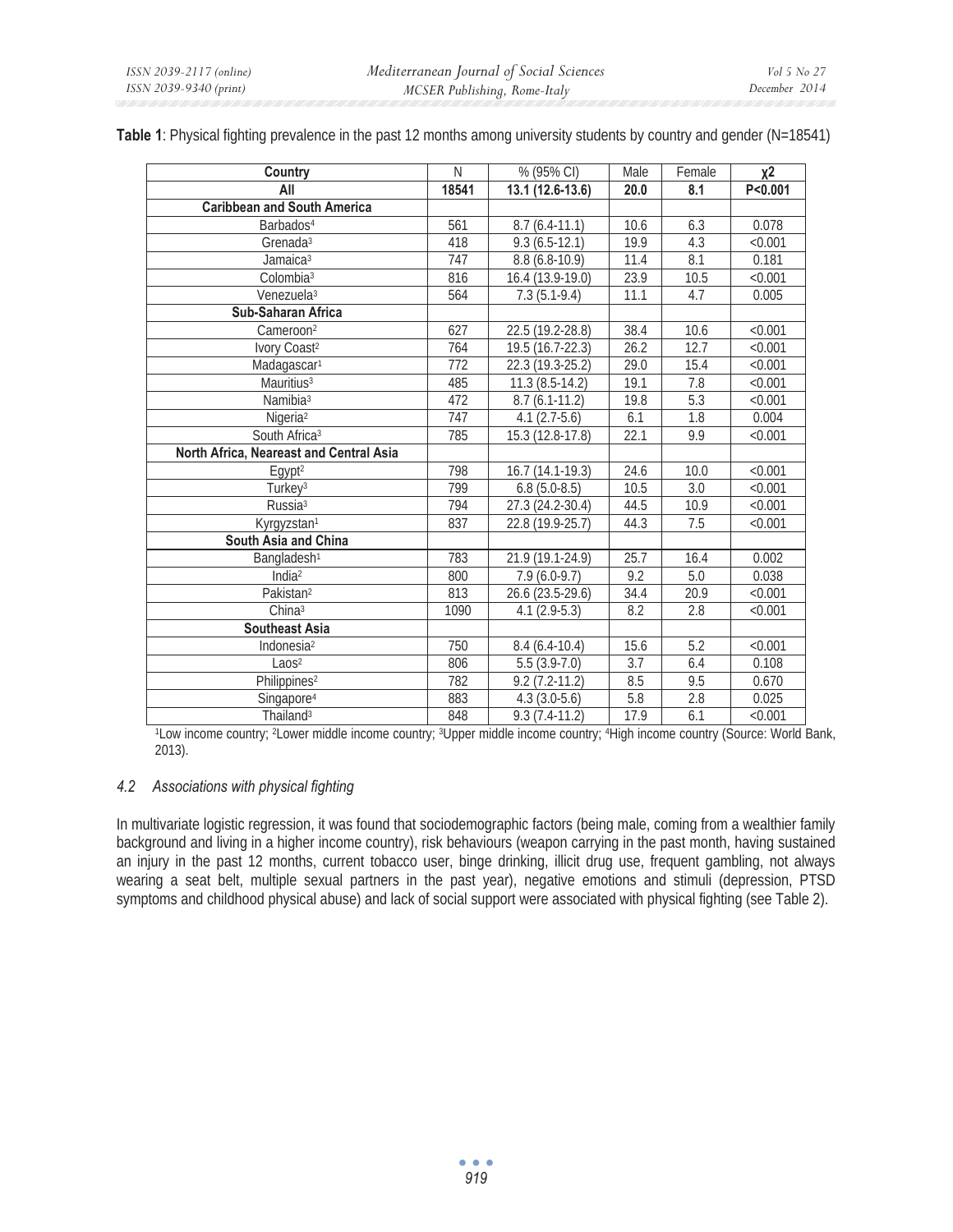| Variables (%)                                                            |                            | Crude Odds ratio (95% CI) Adjusted Odds ratio (95% CI) |
|--------------------------------------------------------------------------|----------------------------|--------------------------------------------------------|
| Sociodemographics                                                        |                            |                                                        |
| Age in years                                                             |                            |                                                        |
| 16-19 (34.8%)                                                            | 1.00                       |                                                        |
| 20-21 (34.9%)                                                            | $1.03(0.93-1.14)$          |                                                        |
| 22-30 (30.3%)                                                            | $1.00(0.90-1.12)$          |                                                        |
| Gender                                                                   |                            |                                                        |
| Female (58.1%)                                                           | 1.00                       | 1.00                                                   |
| Male (41.9%)                                                             | $2.85$ (2.61-3.11)***      | $1.82$ (1.59-2.09)***                                  |
| Family economic background                                               |                            |                                                        |
| Quite poor/not very well off (46.5%)                                     | 1.00                       | 1.00                                                   |
| Wealthy/quite well-off (53.5%)                                           | $1.33$ (1.22-1.46)***      | $1.54$ (1.35-1.77)***                                  |
| Country income                                                           |                            |                                                        |
| Low income/Lower middle income (50.2%)                                   | 1.00                       | 1.00                                                   |
| Upper middle income/High income (49.8%)                                  | $1.56$ $(1.44-1.71)$ ***   | 2.18 (1.89-2.51)***                                    |
| <b>Risk behaviour</b>                                                    |                            |                                                        |
| Weapon carrying (5.9%)                                                   | $9.49(8.31-10.82)***$      | $5.99(4.92 - 7.29)$ ***                                |
| Injury (25.2%)                                                           | $2.23$ $(2.04-2.44)***$    | $1.94$ $(1.69 - 2.21)$ ***                             |
| Current tobacco use (12.3%)                                              | $3.57$ $(3.21-3.97)$ ***   | $1.83 \overline{(1.57 - 2.13)^{***}}$                  |
| Binge drinking (at least once/month) (12.1%)                             | $2.10(1.88-2.34)***$       | $1.33 (1.11 - 1.58)$ **                                |
| Illicit drug use (past year) (19.9%)                                     | $1.78(1.61-1.96)***$       | $1.39(1.20-1.60)***$                                   |
| Gambling (>once past week) (8.2%)                                        | $2.61 (2.31 - 2.95)***$    | $1.50(1.23-1.83)***$                                   |
| Not always using seatbelt (53.1%)                                        | $1.53$ $(1.39-1.68)$ ***   | $1.39(1.22-1.59)$ ***                                  |
| Sexual risk behaviour (two or more sexual partners in past year) (19.2%) | $3.08$ (2.79-3.40)***      | $2.15(1.86 - 2.49)$ ***                                |
| <b>Negative emotions and stimuli</b>                                     |                            |                                                        |
| Life satisfaction (very dissatisfied) (15.4%)                            | $1.21 (1.08 - 1.36)^{***}$ | $1.14(0.97-1.35)$                                      |
| Depression (moderate to severe) (36.5%)                                  | $1.51(1.38-1.64)***$       | $1.18(1.03-1.34)$ *                                    |
| PTSD (20.5%)                                                             | $1.76$ (1.60-1.95)***      | $1.40(1.21-1.64)***$                                   |
| Childhood physical abuse (5.0%)                                          | $2.09$ (1.77-2.97)***      | $1.31 (1.00 - 1.74)^*$                                 |
| Childhood sexual abuse (2.7%)                                            | $1.39(1.08-1.79)$ **       | $0.86$ (0.55-1.33)                                     |
| <b>Protective factors</b>                                                |                            |                                                        |
| Social support                                                           |                            |                                                        |
| Low (17.9%)                                                              | 1.00                       | 1.00                                                   |
| Medium (37.5%)                                                           | $0.62$ (0.56-0.69)***      | $0.85(0.72-1.01)$                                      |
| High (44.7%)                                                             | $0.55$ (0.50-0.62)***      | $0.84$ (0.71-0.99) <sup>*</sup>                        |

**Table 2:** Logistic regression analysis for association between independent variables and physical fighting

 $*$ \*\*\*P<.000, \*\*P<.01, \*P<.05

#### **5. Discussion**

The study found, among a large sample of university students from 25 low, middle income and emerging economy countries across Asia, Africa and the Americas, a significant proportion (13.1%) reporting to have been in one or more physical fights in the past 12 months, which is comparable to previous studies in middle income countries such as Turkey (Oksuz & Malhan, 2005) and China (Zhou et al., 2013), but seems to be lower than in a College student sample in the USA (Marcus et al., 2000). However, the study found a large country variation in the overall prevalence, physical fighting among university students, ranging from below 5% in China, Singapore and Nigeria to above 25% in Pakistan and Russia. As for the high prevalence of physical fighting among Russian students, a previous study (Lysova & Douglas, 2008) also found a high occurrence of different types of intimate partner violence among male and female Russian university students. Likewise, in a review a high prevalence of intimate partner violence was found in Pakistan (Ali, Naylor, Croot & O'Cathain, 2014). Using the same measure for physical fighting, other studies with school-going adolescents (Peltzer & Pengpid, 2014; Swahn et al., 2013), seem to have generally found a lower prevalence of physical fighting in a number of our study countries, including China, Egypt, Namibia, Indonesia, Philippines and Thailand.

In most study countries men were more likely to be engaged in physical fights than women, which concurs with previous studies (Marcus et al., 2000; Oksuz & Malhan, 2005; Pickett et al., 2013). However, in four study countries (Barbados, Jamaica, Laos and the Philippines) there were no significant gender differences in the prevalence of physical fighting. This may be attributed to the women's position in society (Rahav, Wilsnack, Bloomfield, Gmel & Kuntsche,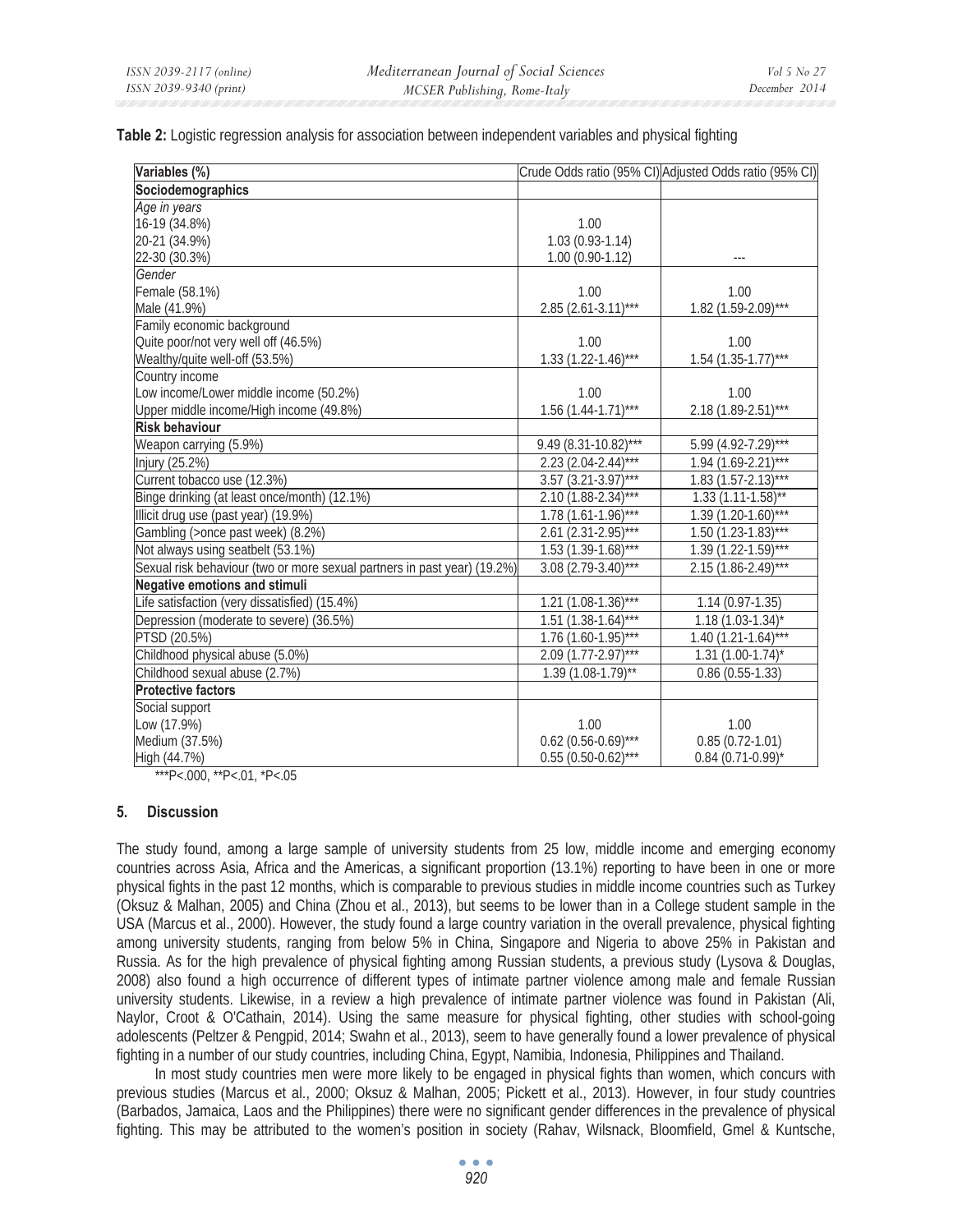| ISSN 2039-2117 (online) | Mediterranean Journal of Social Sciences | Vol 5 No 27   |
|-------------------------|------------------------------------------|---------------|
| ISSN 2039-9340 (print)  | MCSER Publishing, Rome-Italy             | December 2014 |

2006). It is possible that in these study countries, a higher women's position in the society reduces the difference between men and women physical fighting rates. In this study, students who had a wealthier economic family background and those who were residing in the upper middle income and high income countries were more likely to engage in physical fighting than students with a poorer family background and those living in low income and lower middle income countries. This finding is contrary to what was found in a few studies with school-going adolescents (Bailey, 2011; Pickett et al., 2013; Shetgiri et al., 2010), where lower economic status was associated with a higher prevalence of physical fighting. It is possible that higher levels of economic status may result in social conditions that promote the acceptance of violence within developing country societies.

In agreement with previous studies (Alikasifoglu et al., 2004; Fraga et al., 2011; Muula et al., 2008; Pickett, 2005; Rudatsikira et al., 2008; Shetgiri et al., 2010; Slavin et al., 2013), this study found a co-occurrence between physical fighting and a wide range of risk behaviours including weapon carrying, injury, tobacco use, binge drinking, illicit drug use, frequent gambling, not always wearing a seatbelt, and multiple sexual partners. This clustering of a number of risk behaviours may call for an intervention to include multiple risk behaviours.

Regarding the study of negative emotions and stimuli, this study found an agreement with some previous studies (Alikasifoglu et al., 2004; Celedonia et al., 2013; Shetgiri et al., 2010) that depression, PTSD symptoms and childhood physical abuse were associated with physical fighting. Life dissatisfaction was in a previous study (MacDonald, et al., 2005) associated with physical fighting, while in this study it was significant at the bivariate level. It is possible that due to the one-item measure of life satisfaction, the association with physical fighting became non-significant at multivariate level. Further, lack of social support was associated with physical fighting, which is in line with previous studies (Celedonia et al., 2013; Shetgiri et al., 2010; Springer et al., 2006). This could possibly mean that the promotion of prosocial mechanisms could reduce violent behaviour (Agnew, 1992).

### **6. Limitations of the Study**

This study had several limitations. The study was cross-sectional, so causal conclusions cannot be drawn. The investigation was carried out with students from one or two universities in each country, and inclusion of other centres could have resulted in different results. University students are not representative of young adults in general, and the physical fighting levels, sociodemographic, risk behaviours and health variables may be different in other sectors of the population. A further limitation of the study was that all information collected in the study was based on self-reporting. It is possible that certain behaviours were under or over reported. Underreporting of self-reported physical fighting may be attributed to social stigma, for women in particular, thus possibly influencing the validity of this self-reported data. However, in this study the questionnaire was self-administered rather than interview-administered which may have helped to mitigate under-reporting of physical fighting. Another limitation may be that physical fighting was assessed with a single item in this study, and contextual factors, type of violence, victimization or perpetration were not assessed (Bossarte, Simon & Swahn, 2008; Brewer & Swahn, 2005; Swahn, Simon, Aries & Bossarte, 2008).

## **7. Conclusion**

The study found, among a large sample of university students from 25 low, middle income and emerging economy countries across Asia, Africa and the Americas, a significant proportion of physical fighting. The clustering of other risk behaviours such as weapon carrying, injury, tobacco use, binge drinking, drug use, gambling, seatbelt use and sexual risk behaviour suggest that public health interventions aiming at the prevention of interpersonal violence in university students should factor in these other problem behaviours.

#### **8. Acknowledgements**

Partial funding for this study was provided by the South African Department of Higher Education. The following colleagues participated in this student health survey and contributed to data collection (locations of universities in parentheses) Bangladesh: Gias Uddin Ahsan (Dhaka); Barbados: T. Alafia Samuels (Bridgetown); Cameroon: Jacques Philippe Tsala Tsala (Yaounde); China: Tony Yung and Xiaoyan Xu (Hong Kong and Chengdu); Colombia: Carolina Mantilla (Pamplona); Egypt: Alaa Abou-Zeid (Cairo); Grenada: Omowale Amuleru-Marshall (St. George); India: Krishna Mohan (Visakhapatnam); Indonesia: Indri Hapsari Susilowati (Jakarta); Ivory Coast: Issaka Tiembre (Abidjan); Jamaica: Caryl James (Kingston); Kyrgyzstan: Erkin M Mirrakhimov (Bishkek); Laos: Vanphanom Sychareun (Vientiane); Madagascar: Onya H Rahamefy (Antananarivo); Mauritius: Hemant Kumar Kassean (Réduit, Moka); Namibia: Pempelani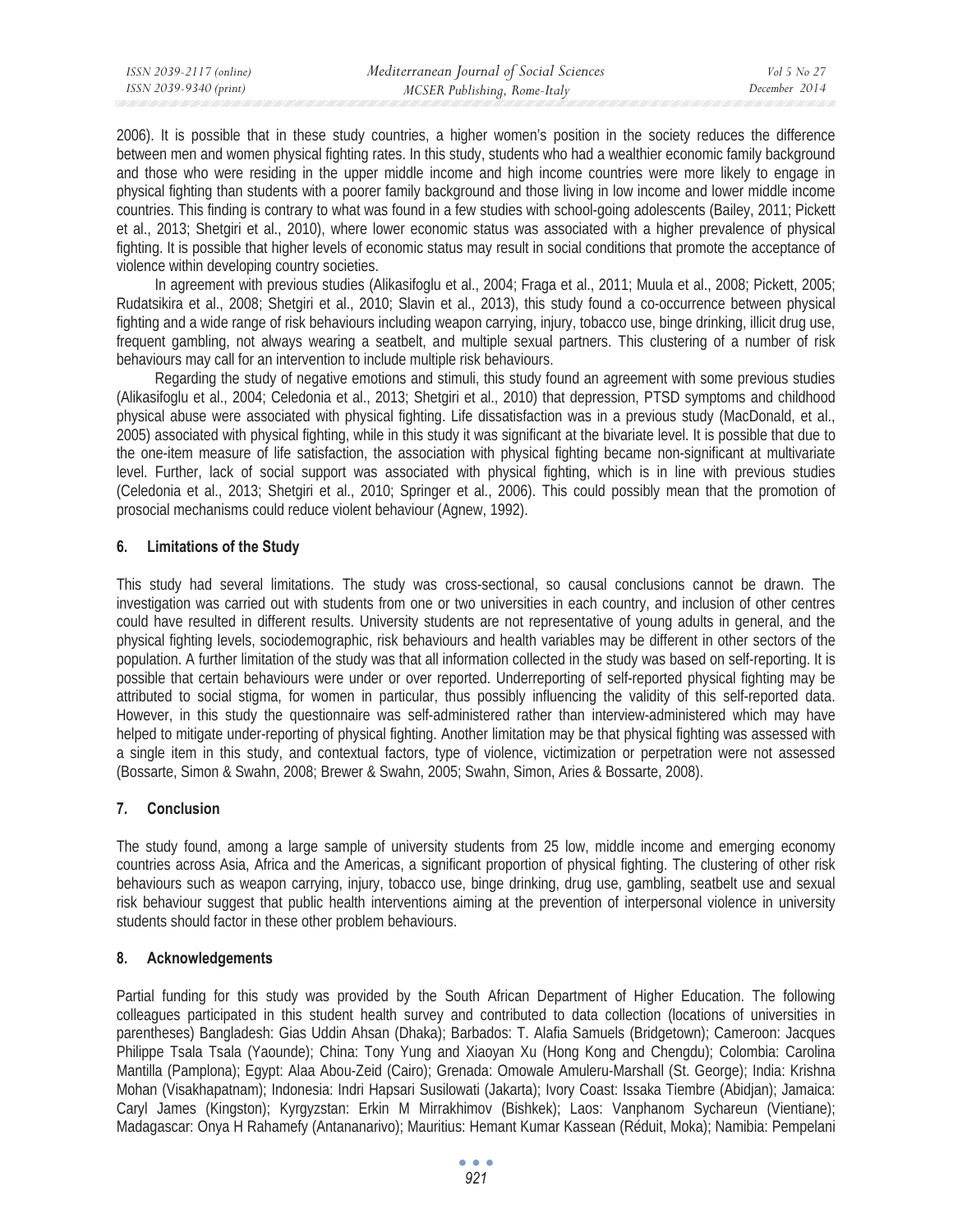Mufune (Windhoek); Nigeria: Solu Olowu (Ile-Ife); Pakistan: Rehana Reman (Karachi); Philippines: Alice Ferrer (Miagao); Russia: Alexander Gasparishvili (Moscow); Singapore: Mee Lian Wong (Singapore); South Africa: Tholene Sodi (Polokwane); Thailand: Tawatchai Apidechkul (Chiang Rai); Turkey: Neslihan Keser Özcan (Istanbul); Venezuela: Yajaira M Bastardo (Caracas).

#### **References**

Agnew, R. (1992). Foundations for a general strain theory of crime and delinquency. *Criminology*, *30*, 47-87.

- Ali, P. A., Naylor, P. B., Croot, E., & O'Cathain, A. (2014). Intimate partner violence in Pakistan: A systematic review. *Trauma Violence Abuse*, Mar 12, doi: 10.1177/1524838014526065.
- Alikasifoglu, M., Erginoz, E., Ercan, O., Uysal, O., Kaymak, D.A., & Iiter, O. (2004). Violent behaviour among Turkish high school students and correlates of physical fighting. *European Journal of Public Health, 14*(2), 173-7.
- Andresen, E. M., Malmgren, J. A., Carter, W. B., Patrick, D. L. (1994). Screening for depression in well older adults: evaluation of a short form of the CES-D (Center for Epidemiologic Studies Depression Scale). *American Journal of Preventive Medicine, 10*(2), 77-84.
- Babor, T. F., Higgins-Biddle, J. C., Saunders, J. B., Monteiro, M. (2001). *AUDIT: The Alcohol Use Disorder Identification Test*. Geneva, Switzerland: World Health Organization.
- Bailey, A. (2011). The Jamaican adolescent's perspective on violence and its effects. *West Indian Medical Journal*, 60(2), 165-71.
- Bossarte, R. M., Simon, T. R., & Swahn, M. H. (2008). Clustering of adolescent dating violence, peer violence, and suicidal behavior. *Journal of Interpersonal Violence, 23*(6), 815-33.
- Brewer, R. D., & Swahn, M. H. (2005). Binge drinking and violence. *Journal of the Medical Association of America, 294*(5), 616-8.
- Brock, D., Sarason, I., Sarason, B., & Pierce, G. (1996). Simultaneous assessment of perceived global and relationship-specific support. *Journal of Social and Personal Relationships, 13*, 143-152.
- Celedonia, K. L., Wilson, M. L., El Gammal, H. A., & Hagras, A. M. (2013). Physical fighting among Egyptian adolescents: social and demographic correlates among a nationally representative sample. *Peer Journal*, *1*, e125.
- Fraga, S., Ramos, E., Dias, S., & Barros, H. (2011). Physical fighting among school-going Portuguese adolescents: social and behavioural correlates. *Preventive Medicine*, 52(5), 401-4.
- Krug, E. G., Mercy, J., Dahlberg, L., Zwi, A., & Lozano, R. (2002). *World report on violence and health*. Geneva, Switzerland: World Health Organization.
- Kilbourne, A., Justice, A., Rollman, B., McGinnis, K., Rabeneck, L., Weissman, S., … Rodriguez-Barradas, M. (2002). Clinical importance of HIV and depressive symptoms among veterans with HIV infection. *Journal of General and Internal Medicine, 17*(7), 512-520.
- Kimerling, R., Ouimette, P., Prins, A., Nisco, P., Lawler, C., Cronkite, R., & Moos, R. H. (2006). Brief report: Utility of a short screening scale for DSM-IV PTSD in primary care. *Journal of General and Internal Medicine, 21*, 65–67.
- Lesieur, H. R., & Blume, S. B. (1987). The South Oaks Gambling Screen (SOGS): A new instrument for the identification of pathological gamblers. *American Journal of Psychiatry, 144*, 1184–1188.
- Lysova, A.V., & Douglas, E. M. (2008). Intimate partner violence among male and female Russian university students. *Journal of Interpersonal Violence, 23*(11), 1579-99.
- MacDonald, J. M., Piquero, A. R., Valois, R. F., & Zullig, K. J. (2005). The relationship between life satisfaction, risk-taking behaviors, and youth violence. *Journal of Interpersonal Violence, 20*, 1495 DOI: 10.1177/0886260505278718.
- Marcus, R., Reio, T., Kessler, L., Cutler, K., & Fleury, J. (2000). Interpersonal violence between College Students: Proximal influences. Paper presented at the Annual Convention of the American Psychological Association (108th, Washington, DC,August 4-8, 2001).
- Muula, A. S., Rudatsikira, E., & Siziya, S. (2008). Correlates of weapon carrying among high school students in the United States. *Annals of General Psychiatry,7*, 8. doi: 10.1186/1744-859X-7-8.
- Oksuz, E., & Malhan, S. (2005). Socioeconomic factors and health risk behaviors among university students in Turkey: questionnaire study. *Croatian Medical Journal, 46*(1), 66-73.
- Patton, G. C., Coffey, C., Sawyer, S. M., Viner, R. M., Haller, D. M., Bose, K., … Mathers, C.D. (2009). Global patterns of mortality in young people: a systematic analysis of population health data. *Lancet, 374*(9693), 881-92.
- Peltzer, K., & Pengpid, S. (2014). Physical fighting and social correlates among in-school adolescents in the Caribbean. *Mediterranean Journal of Social Sciences, 5*(14), 531-538.
- Pickett, W., Craig, W., Harel, Y., Cunningham, J., Simpson, K., & Molcho, M., … HBSC Violence and Injuries Writing Group (2005). Cross-national study of fighting and weapon carrying as determinants of adolescent injury. *Pediatrics, 116*(6), e855-63.
- Pickett, W., Molcho, M., Elgar, F. J., Brooks, F., de Looze, M., Rathmann, K., … Currie, C. (2013). Trends and socioeconomic correlates of adolescent physical fighting in 30 countries. *Pediatrics*, *131*(1), e18-26.
- Rudatsikira, E., Mataya, R. H., Siziya, S., & Muula, A. S. (2008). Association between bullying victimization and physical fighting among Filipino adolescents: results from the Global School-Based Health Survey. *Indian Journal of Pediatrics*, *75*(12), 1243-7.
- Shetgiri, R., Kataoka, S., Ponce, N., Flores, G., & Chung, P. J. (2010). Adolescent fighting: racial/ethnic disparities and the importance of families and schools. *Academic Pediatrics*, *10*(5), 323-9.
- Slavin, M., Pilver, C. E., Hoff, R. A., Krishnan-Sarin, S., Steinberg, M. A., Rugle, L., & Potenza, M. N. (2013). Serious Physical Fighting and Gambling-Related Attitudes and Behaviors in Adolescents. *Journal of Behavioral Addictions, 2*(3), 167.